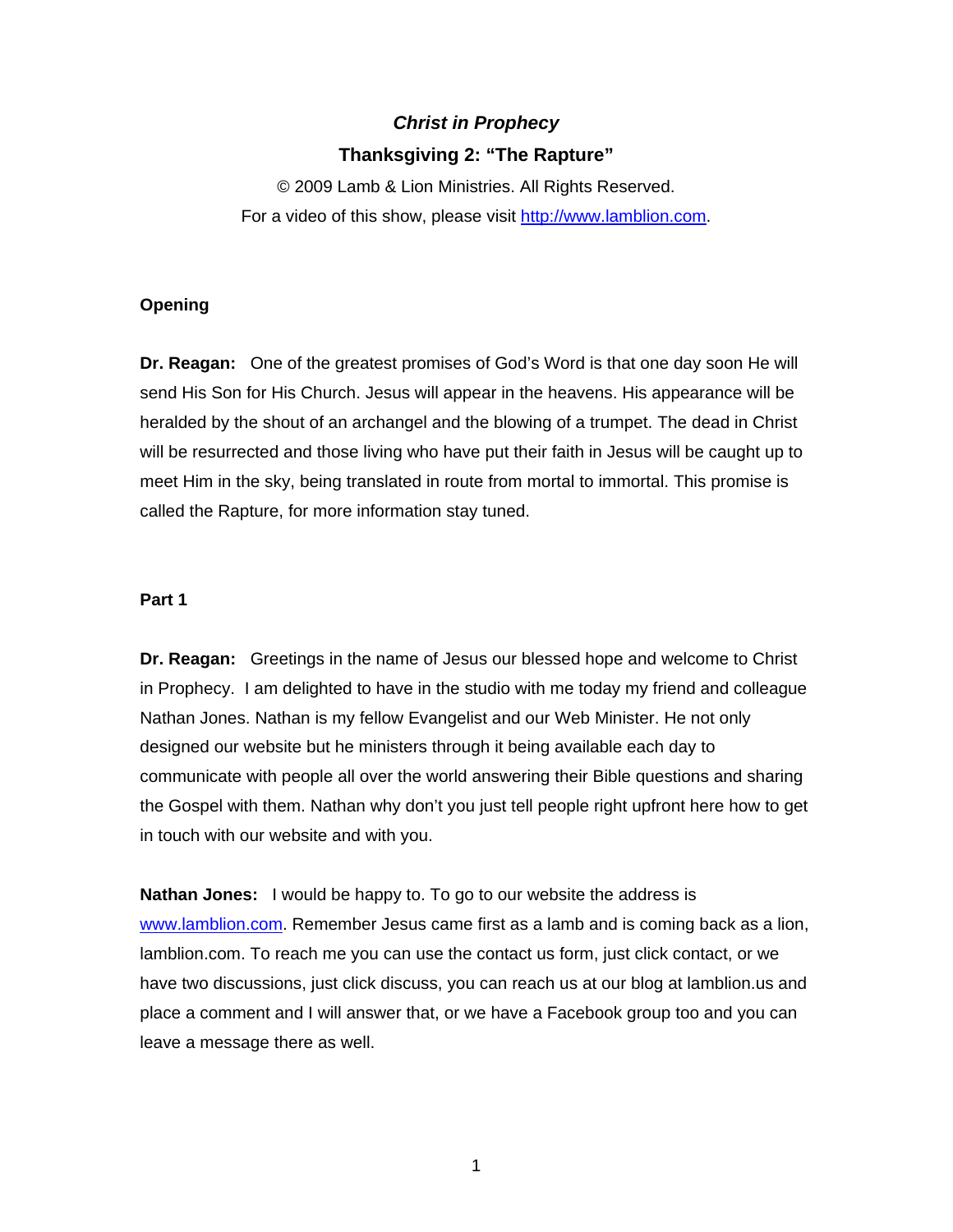**Dr. Reagan:** Okay, thank you Nathan. Folks in recent programs we have been talking about things we should be thankful for. We've talked about abundant blessings of freedom and prosperity and we have emphasized our spiritual blessings. You know we have so many spiritual blessings that we need to be thankful for. The greatest of course is the sacrifice of Jesus for our sins, making it possible for us to be reconciled to God. And those of us who are believers need to be thankful for the indwelling power of the Holy Spirit, for the blessing of prayer and for the glorious promises that God has given us concerning the future. When I think of the promises of God, I always think of something the apostle Paul wrote in 1 Corinthians 2:9, he wrote, "No eye has seen, no ear has heard, nor has the mind of man conceived what God has prepared for those who love Him." But the next verse says, "God has revealed those things to us through His Holy Spirit." And that revelation is of course contained in the Bible. One of those glorious promises is one that I want to focus on in this program. It's what we call the Rapture of the Church. Nathan, I have found that the moment you start talking about the Rapture that people always seem to jump down your throat and say, "Ah, come on that is a concept that is not even in the Bible, you can't find it anywhere in the Bible." What about it?

**Nathan Jones:** They haven't read 1 Thessalonians 4:17. Now in our modern English versions of course it is going to say caught up. But the Bible wasn't written in English it was written in Hebrew and Aramaic and Greek and the original Greek in 1 Thessalonians 4:17, caught up is harpazo. And then for 1500 years we had the Latin Vulgate before the English version and that has the word rapture in it, and that is where we get the word rapture. The idea is that to be caught up, snatched up, to take away, it is like me going to Papa John's and snatching up that pizza and taking it away home, same meaning.

**Dr. Reagan:** Well, so you are exactly right, the concept is certainly there. I mean you could talk about the fact that the word trinity is not in the Bible.

**Nathan Jones:** Well the word Bible is not in the Bible.

**Dr. Reagan:** Or the word Bible is not in the Bible or the word the Shekinah Glory of God is not there. But those are terms that we have developed to develop to express a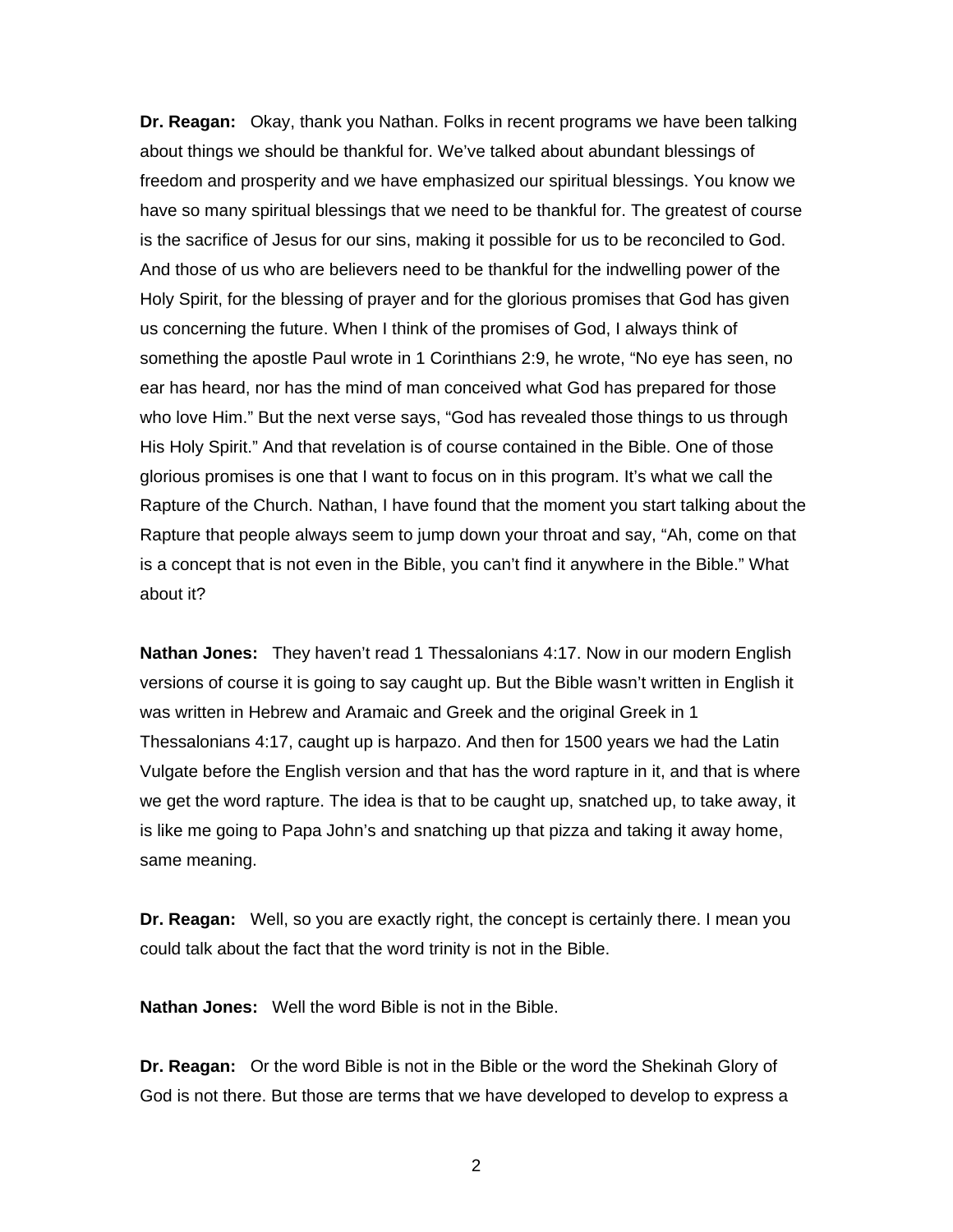truth that is there, the trinity is a truth that is there. The Skekinah is a truth that is there. The Rapture is a truth that is there. But in this case the word really is there.

**Nathan Jones:** Well it is so much easier to say Rapture then the Great Catching Up, or the Great Taking Away.

**Dr. Reagan:** Well in English you have to use a term like taking out, snatching away, catching up, and we all like to talk in shorthand. So what we have done is just go back and pick up the Latin word rapere put it into English rapture and that word is actually there in 1 Thessalonians 4 and the only translation as you said we had for 1500 years was the Latin Vulgate and that was the translation that says the Rapture. So that is what we use, it is a Biblical term, it is a Biblical concept. And people who say it's not just simply do not understand what's going on here.

**Nathan Jones:** Exactly.

**Dr. Reagan:** Well, let's talk a little bit more about the Rapture for a moment.

**Nathan Jones:** Sure.

**Dr. Reagan:** For example, some people argue that the Church has to go through the Tribulation in order to be purified. Therefore the Rapture could not occur before the Tribulation because the Church needs to be purified and we are going to be purified during the Tribulation. What about that?

**Nathan Jones:** You mean like a Christian Protestant purgatory?

**Dr. Reagan:** That is what it amounts to, a Christian purgatory.

**Nathan Jones:** I get a lot of people who are supporters of the Post-Trib Rapture view, that the Rapture is happening after the Tribulation and they write in and they are usually very mad because for one they don't think it is fair, how could anyone have seen the Rapture then get like a second chance. Or their mad, they think they should be martyrs or something extra to add to their salvation by being martyrs. But in the end the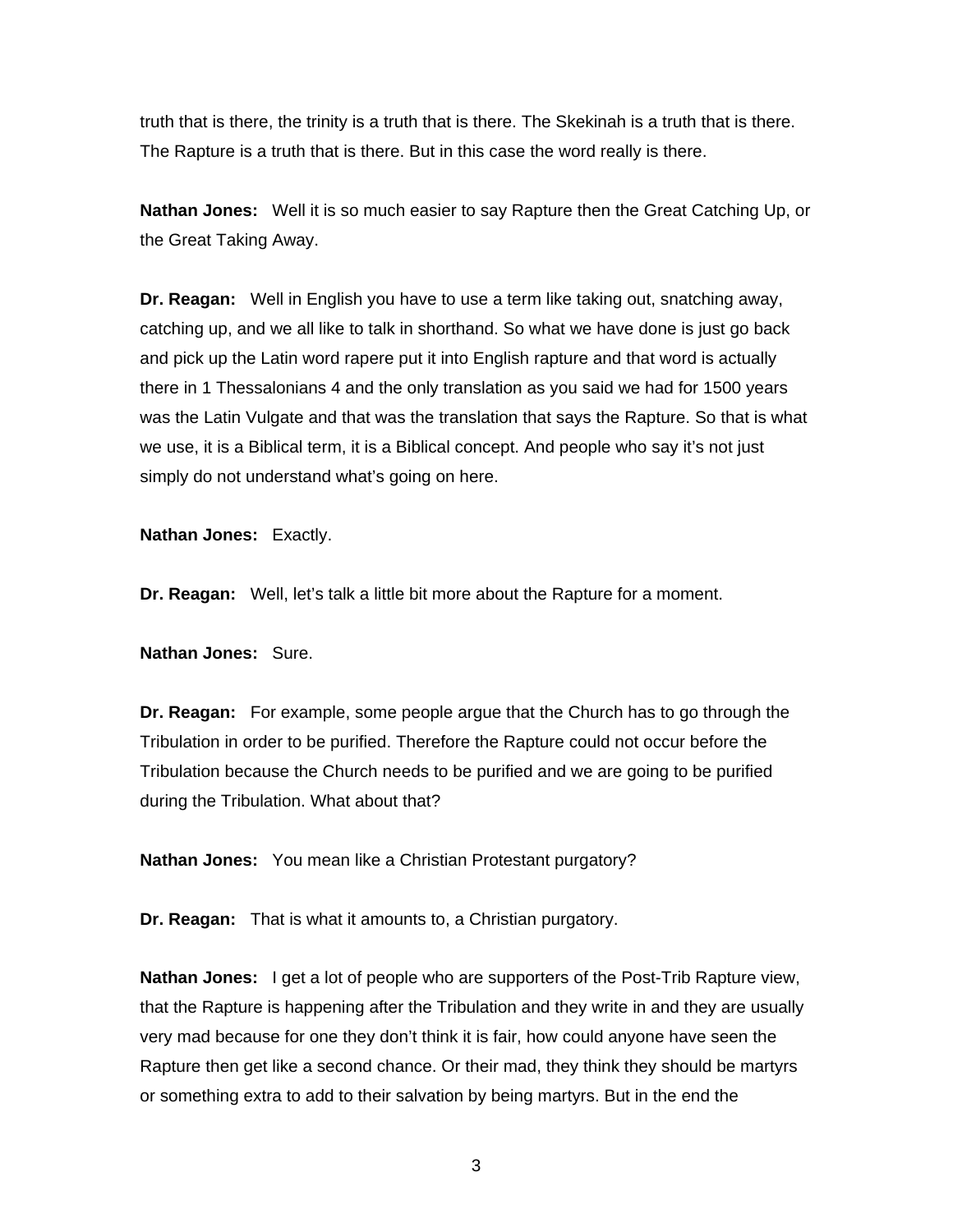Tribulation is a special time period where God pours His wrath, just like the Flood. It's not the wrath of man, it's not the wrath of Satan, all though God will use those, it is the wrath of God on the world. And God has promised us in many verses like 1 Thessalonians 4:17, that we will be taken out, the Church will be taken out before hand. Anyway, there are so many people killed by the end of the Tribulation, there wouldn't be any cleansing there would be nobody left they would be all pretty much dead.

**Dr. Reagan:** Well, too I get very upset about the thought that the Bridegroom is going to beat up His Bride for seven years to get her purified so He can come and get her, it just doesn't make sense.

**Nathan Jones:** Picture my dad dragging me outside with a baseball bat and beating me up for 7 years and then said, "Hey, now you qualified to have my love." It is not God's MO I mean He took out Noah, He took out Lot and He rescued Rahab, all the walls fell down and Rahab was on the wall, and her house didn't, and they rescued her. It is just the way God works and Biblically it proves again and again that He will take the Church out before His wrath.

**Dr. Reagan:** Okay.

#### **Part 2**

**Dr. Reagan:** Nathan, you recently wrote and produced a short video about the Rapture and I just saw it and I'm excited about it, tell our folks about that.

**Nathan Jones:** Well I think the Lord really put on my heart and the guys in the media department we really wanted to have a message for those left behind after the Rapture. I mean our ministry here is to proclaim the soon return of Jesus Christ and we know Jesus is coming soon, the Rapture is pretty imminent so we felt really rushed to get a video that will help people after the Rapture who might have their eyes opened, say, "Hey, something is going on." To bring them to the Lord and help them to survive through the Tribulation, and a time that is almost hopeless to give them hope that the Lord is coming back.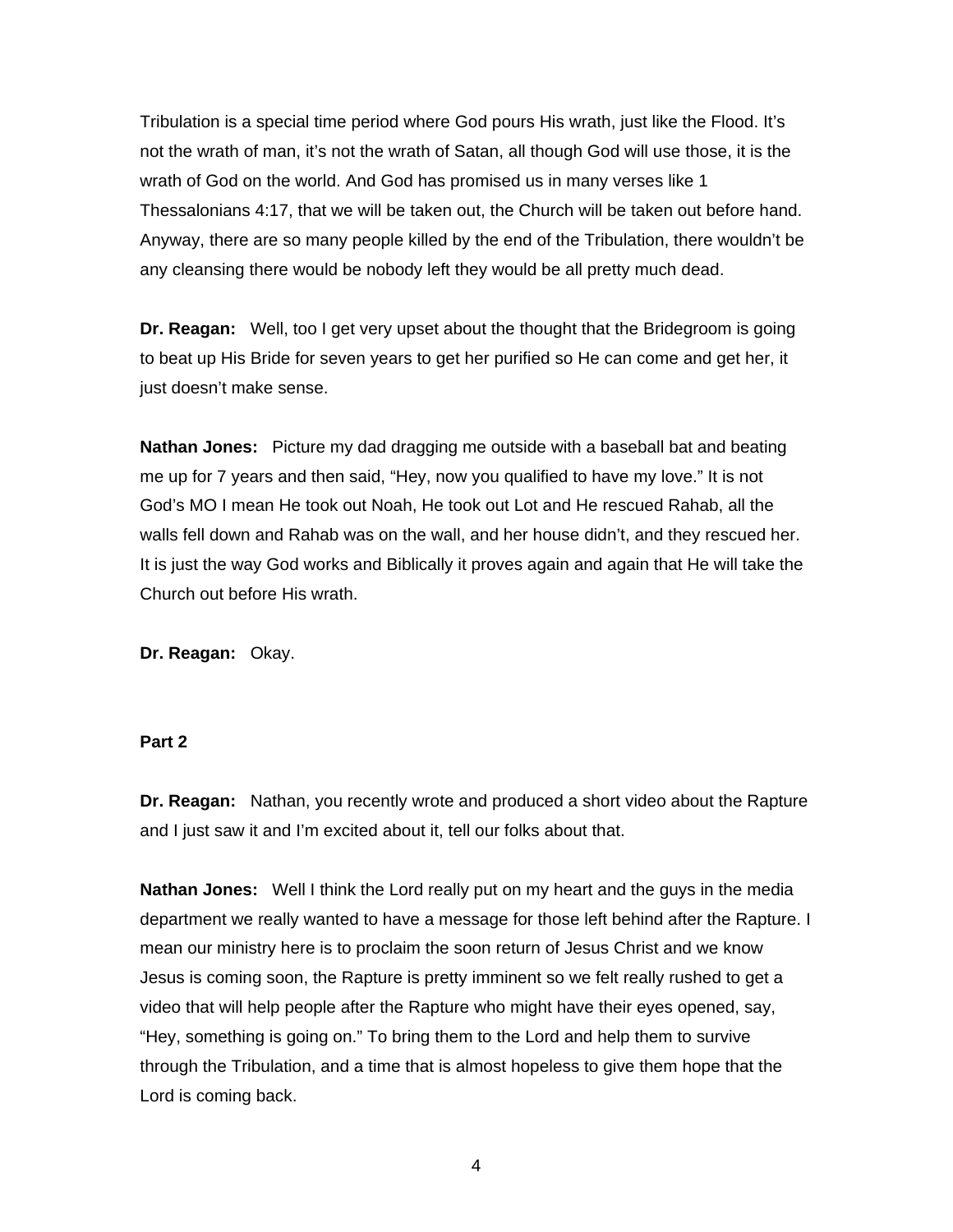**Dr. Reagan:** But this video really is one that can be used before the Rapture to share with unbelievers because it is very evangelistic in nature.

**Nathan Jones:** We're going to have it right off the main homepage of our site at lamblion.com we're going to put it all through the internet, on YouTube and Tangle and any of those other on-line video networks. We are going to put it on disc, we want the message to get out so people can easily hand these out to people or download them or forward them by e-mail, because we know that more people probably than anytime in history is going to come to the Lord during the Tribulation. And we want to equip them in a time period where most of their Bibles and Christian literature is probably going to be eradicated by the Antichrist.

**Dr. Reagan:** And how would people for example be able to watch this, how would they be able to watch it after the Tribulation?

**Nathan Jones:** Well the internet, communications, we know that TV will still be going because when the two witnesses die in the middle of the Tribulation there is TV and broadcast so the internet and television and all is still going to be around we know during the Tribulation. And so we know that this video will exist into it, and we are putting it not just on our website should something happen to our website.

**Dr. Reagan:** So a multiplicity of websites.

**Nathan Jones:** Wherever, people can download it...

**Dr. Reagan:** So it is going to take the Antichrist a little while to get it erased everywhere.

**Nathan Jones:** Right, we are not putting all our eggs in one basket, we are putting them all over the place, and hoping people get them and copy them and it is up to them how they use it afterwards.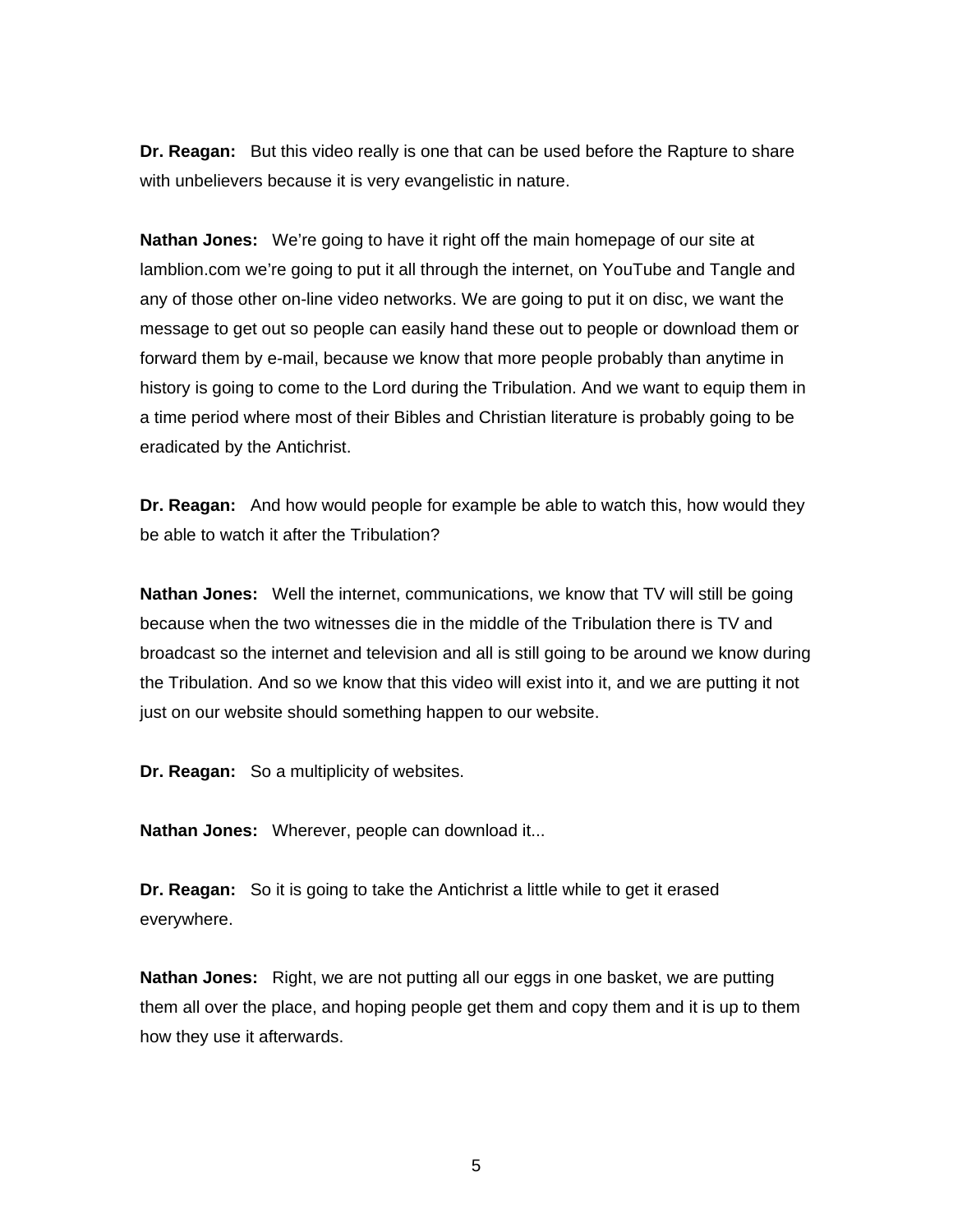**Dr. Reagan:** I tell you what when I watched the video it brought me to tears, it is a very, very powerful video and why don't we just show it to our folks right now. Folks, here is the video that Nathan and our video crew have produced. And what is the title of it?

**Nathan Jones:** *Jesus Came. What's Next*?

**Dr. Reagan:** *Jesus Came. What's Next*?

#### **"Jesus Came. What's Next?" Video**

**Father:** Millions of people have suddenly disappeared and maybe you even know some of them, a loved one like a husband, a wife, a friend, or your little child. If so, you've been desperately searching for where they could have gone and you just can't find them. And I know you're scared. And, you probably fear that you, too, may just as suddenly disappear as they have. You have lots of questions, I'm sure. And, I can answer many of those questions, and I will.

But first, I want to assure you that the people who are gone are alive and they are safe – and you don't have to worry about them. How can I know this? Because, I am one of them. You see, while this great disappearance took you by surprise, many of us who've left you beforehand knew that it was coming. Because we knew, we've left behind this message for you to help answer your questions and prepare you for what's coming up ahead*.* 

You want to know where we've gone, where every bodies disappeared to. OK, we're in Heaven. Now, don't give up on me here just because you doubt that Heaven is real. I can prove that Heaven's a real place. If you've ever felt unsatisfied with life and longed for more, yet just couldn't fulfill that longing, then you know that people were meant to live better, to be in a better place. And God has made that better place for you and me to live. It's to live with God forever in His home, called Heaven.

So, there's a God? Yes! Even if you're the biggest skeptic, deep down you must know that there truly is a God. The disappearances there evidence! And God does have a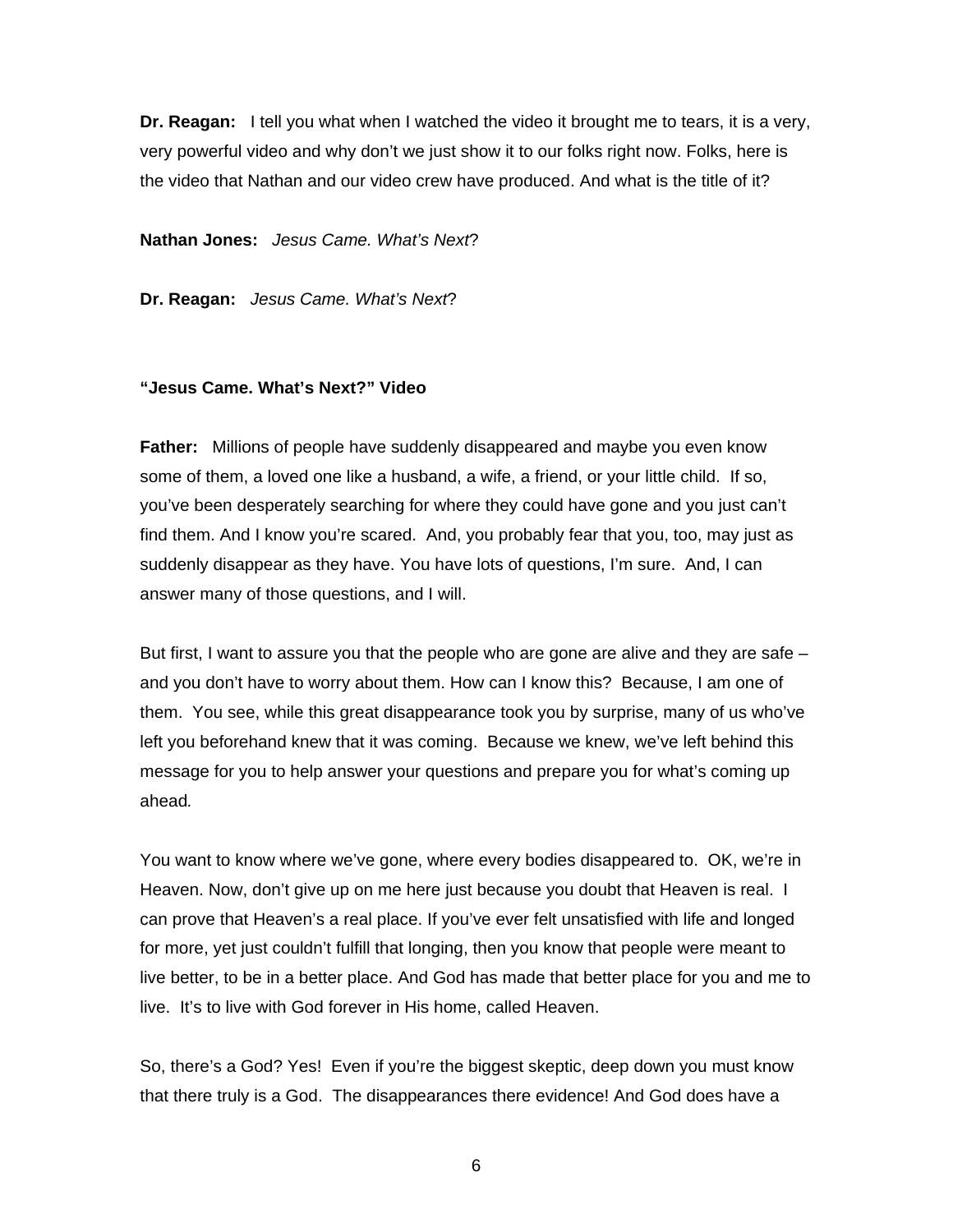Son named Jesus who first came to Earth as a man some 2,000 years ago. And, God has left us a message so we can know who He is. It's called the Bible. In it God tells us that He made us, that He loves us, and that He's got everything under control. It is our message of hope, and it is your message of hope as well*.* 

**Teenage Boy:** Why did God take us to Heaven now instead of waiting for us to die? Because God made a promise. You see, when Jesus first came He was on a mission to create a way for all people to be able to live with God forever. He made that way by sacrificing His perfect life for our imperfect lives. He died on a cross for us and then beat death by coming back to life. Then God made a promise that one day He'd send His Son Jesus back to rescue everyone who accepted the sacrifice that Jesus made. Those now missing were taken to Heaven by Jesus in an event called the Rapture. Through this change of location our bodies were also changed. They became eternal, disease free, perfect. Jesus even threw a great party for us once we got there! God has fulfilled His promise, and now we're home.

You're probably wondering why you were left behind? After all, you're a good person, right? I'm sure you've done a lot of good things, or at least not much harm. You may have even been devout in some religion, or called yourself a Christian, as many who were left behind do. With all these good works you're probably thinking you should have gone to Heaven, too, right? Well, no matter how much good we do, it's just not good enough to get us into Heaven. The "do's and don'ts" of religion just don't cut it. God expects us to be as perfect as He is to get in, and no one's that perfect. I'm sorry that you didn't accept Jesus' salvation in time to be included in the Rapture. If it was that none of us who were taken got you this message in time, I deeply apologize. But, I can promise you that while it's already too late for you to be taken with us, it is not too late for you to accept Jesus as your Savior.

**Wife:** You're asking why all of this is happening? The answer is all about God's love. God loves each of us. But, God also loves justice. Justice and love go hand-in-hand. We're the same. If someone hurts us, don't we want justice? Shouldn't people pay for their crimes? Well, people have been rebelling against God since the beginning of history. Rebellion against God is a crime. It's called sin. And these next terrible years are going to be God's justice against the world for its continued rebellion against Him.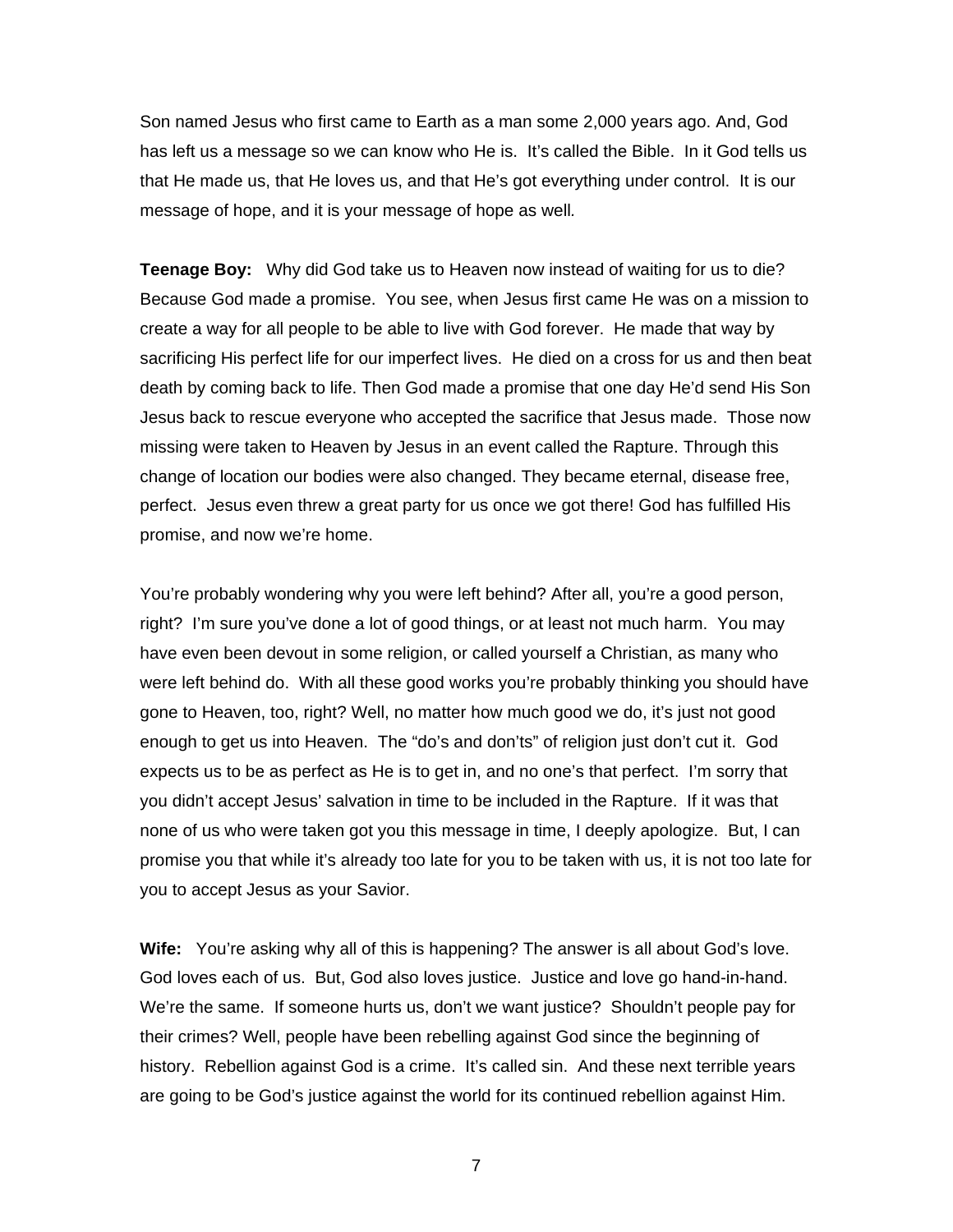So what comes up next? The Bible actually tells us. I wish it was good news. The next seven or so years are going to be very difficult, actually, the worst in human history. The Bible even calls this time period you now live in the Tribulation. But, it does have a happy ending, so please don't lose hope while I explain what's coming next. With war in the Middle East and all the chaos in the world, people will call out for a global government and leader to restore order and peace. The man who becomes world leader will promise peace by forming a one-world religion, but he and his prophet will instead start an all-out nuclear war. The Bible reports that a quarter of the world's population, almost 2 billion people will die from this war. He will subdue his enemies and make a peace treaty with Israel. When that treaty is signed, you'll know the Tribulation will last seven more years. It makes me so sad to say that the world war will result in terrible famine, disease and mass death. Violence, sickness and starvation will be your way of life over the seven years. The Bible also warns, and you'll see devastating earthquakes, meteor impacts, solar flares, and poisoned oceans. Those will destroy most of what's left of the Earth. I have to warn you about this world leader, whom the Bible calls Antichrist. Halfway into the Tribulation, he will declare himself to be God in the newly built Jewish temple and demand everybody worship him. To prove your loyalty, the world leader will ask you to have his name marked on your forehead or right hand. In reality, by choosing loyalty to him, you choose loyalty to his master, Satan. By refusing his mark, he'll punish you by cutting off your ability to buy anything, and even sentence you to death. But, the Bible promises that everybody who takes the leader's mark will lose any chance of Jesus rescuing them. Without Jesus a person is condemned to God's ultimate justice Hell. Taking his mark is a terrible, forever decision, and not the choice you want to make. But, throughout this awful time, God will give the world a message of hope. From two men in Jerusalem to 144,000 believing Jewish people to even an angel from God they will proclaim Jesus and His salvation across the entire planet. Millions will call out to Jesus to save them, and I pray you'll be one of them. With all these people accepting Jesus' love and deliverance, you would not be alone.

So, how will it all end? With the battle to end all battles, in an Israeli valley called Armageddon. The conflict will ignite when the Antichrist's army fights a rebellion from the Far East. But, now is when that happy ending I mentioned finally happens, as Jesus returns to earth and enters into the battle Himself. You've probably seen images of a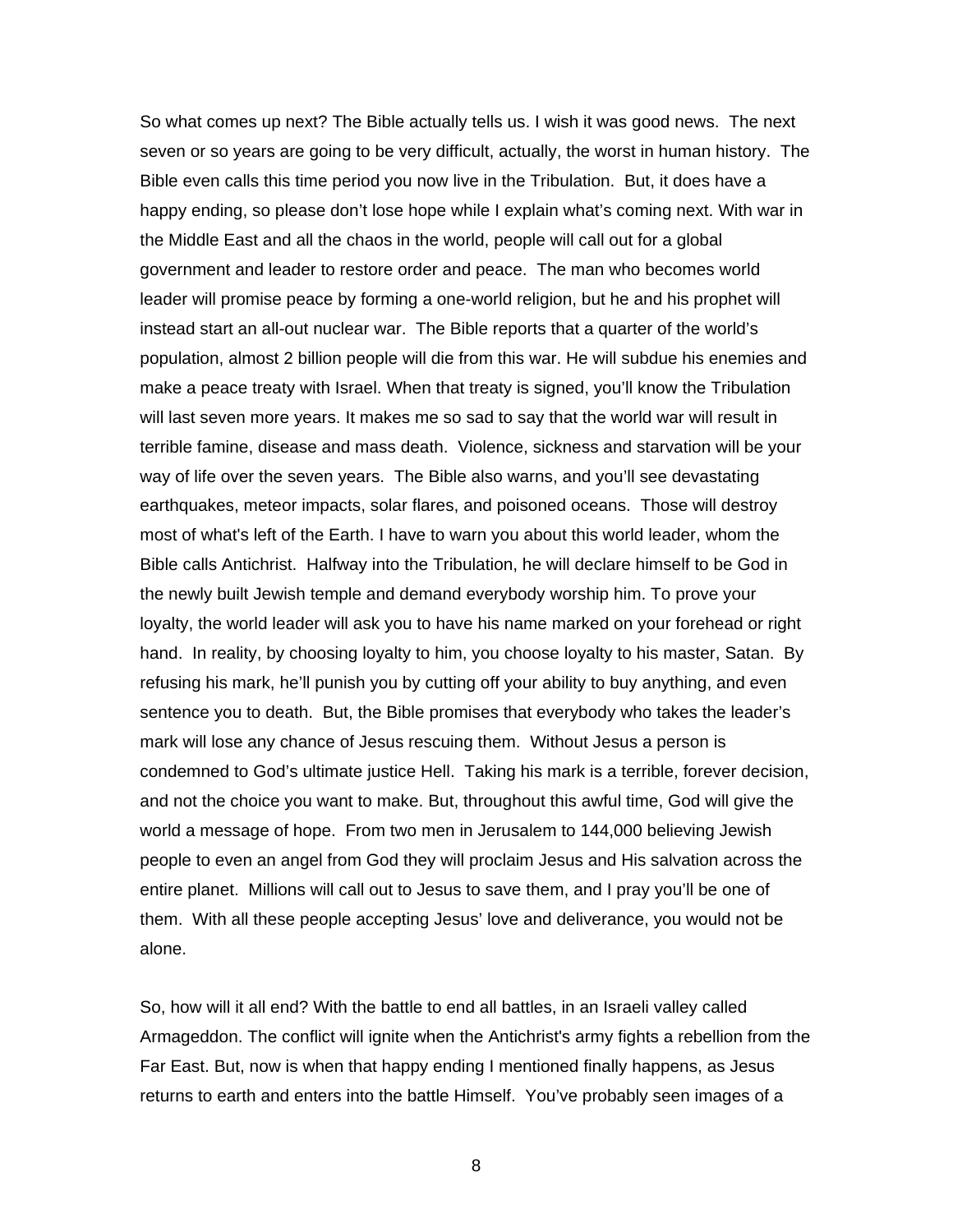weak Jesus dying on a cross? Well, not this time! He's coming back as a powerful King with His own army. And, those loved ones taken in the Rapture, they're coming back with Him as well. It'll be no competition. Jesus will defeat the armies at Armageddon. Jesus will then sentence the world leader and his prophet to Hell, and banish Satan into a deep pit. Jesus will be victorious and all who continue to rebel against Him are justly going to be put to death, every last one of them. Only those who have accepted Jesus as Savior will continue to live on from this point. After Jesus' victory, He'll turn the world into a garden paradise, totally erasing the ravages of war and disasters. He'll set up His kingdom on earth, just like in Heaven, and He'll rule justly with His love from His throne in Jerusalem over those who throughout history have put their trust in Him.

**Father:** If you've lost a loved one in the Rapture, you're wondering will I ever see them again. The short answer to that one is… it all depends on a decision that you must make. Whether you die in this Tribulation or not, you must allow God to save your soul. Everybody who turns down Jesus' lifeline of salvation is going to Hell. It's the punishment for continued rebellion against God. And Hell it's an awful prison of burning and loneliness. To choose Hell is to not see your loved ones, or anyone else for that matter, ever again. But, if you believe in Jesus and accept His loving sacrifice, then yes, you definitely will be reunited with your loved ones. Just because you were left behind doesn't mean God's abandoned you. God has made you a promise. You can find it in the Bible in John chapter 3, verse 16. It goes, "For God so loved the world that He gave His one and only Son, that whoever believes in Him should not perish, but have eternal life." Believe in God's son Jesus. Grab hold of His promise and pray right now: "Dear Jesus, forgive me of my sins be my Savior!" Jesus in turn will make you a brand new person inside. His Spirit will be your guide in these dark days, and when you die, He'll deliver you to be with Him forever. Now you don't have much time left on this earth, so quickly, go get a Bible and begin reading the part called The Gospel According to John. If you want to learn more about what to expect during the Tribulation go to the end the book called Revelation or go on the Web at lamblion.com and raptureready.com. And join with others who have also accepted Jesus as Savior so that you grow in your knowledge of God and to help each other survive. God doesn't want you to go it alone. If you've accepted Jesus, we'll be waiting for you at home in Heaven.

#### **End of Video**